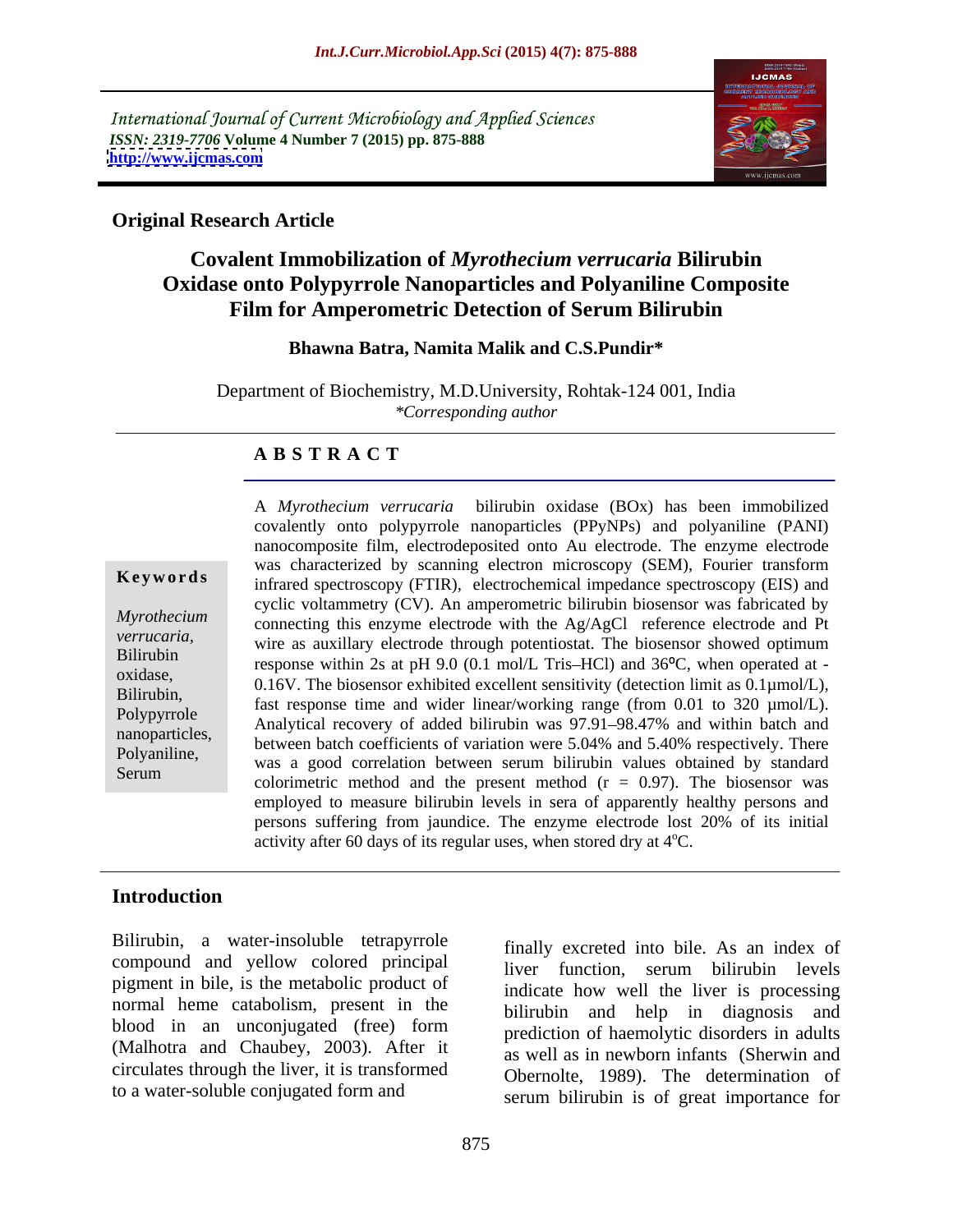the differential diagnosis of jaundice. oxidase (BOx) are based on either the Clinically hyperbilirubinemia appears as jaundice or icterus. Jaundice can usually be molecular oxygen (Fortuney and Guilbault, detected, when the serum bilirubin level 1996) or electrochemical oxidation of exceeds 2.0 to 2.5 mg/dL. However, hydrogen peroxide (Rahmana et al., 2008) or unconjugated plasma bilirubin that is not bound to albumin, can cross the blood brain ion using a conductive poly-terthiophenebarrier. In conditions such as neonatal jaundice or crigler-najjar syndrome, extremely high concentrations > 3.42 In recent years, a wide variety of accumulate and the resulting diffusion of found broad application in

Various methods have been developed for spectroscopic measurement (Doumas et al., 1973) and the diazo reaction method (Bregmeyer et al., 1985). Quantification of the bilirubin with this method is also owing to its good biocompatibility, compromised, partly as the reaction rate is conductivity, stability, and efficient Other analytical methods for bilirubin synthesis (Reung-u-Rai et al., 2008). determination such as polarography (Koch and Oakingbe, 1981), and fluorometry Highly conductive PPy nanoparticles of (Wang and Ozsoz, 1990) require costly diameter ranging from 60-90 nm can be simple, rapid and sensitive than the existing treatment. Electrochemical amperometric

measurement of decreasing level the mediated electron transfer by the Mn (II) Mn (II) complex (Wang, 2005).

mmol/L of unconjugated bilirubin can nanoparticles with special properties have bilirubin into the central nervous system can biosensors. Because of their small physical cause encephalopathy and permanent size, nanoparticles present unique chemical, impairment of nervous function. Higher physical and electronic properties that are levels of bilirubin may lead to brain damage different from those of bulk materials (Zhao or even death in case of newborns (Maisels, and Jiang, 2010) and improved new 2009). biosensors have been designed benefiting determination of bilirubin in clinical significant development. Polypyrrole (PPy) samples, the most common being the direct as an excellent conducting polymer, plays pH dependent (Li and Rosenzweig, 1997). polymerization at neutral pH as well as easy In recent years, a wide variety found broad application in biosensors. Because of their small physical from these novel attributes. Now a days, nanoparticles-enhanced biosensors show an important role in the electrochemical biosensors to achieve their increased activity and sensitivity, owing to its good biocompatibility, conductivity, stability, and efficient

equipment, time consuming sample synthesized by the microemulsion preparation and skilled persons to operate, polymerization of pyrrole (Tiwari et al., and thus are not suitable for routine. 2007). Polyaniline (PANI) is one of the Extensive attempts have been made to conducting polymers known for transducing obtain more accurate and simple analytical support in biosensors, because of its methods including various enzymatic properties like high conductivity, low cost, systems and biosensors for the relatively high stability and facile determination of bilirubin for a large production by electrodeposition (Teles and number of clinical samples. Nevertheless, Fonseca, 2008). Electrochemical biosensing biosensing methods are comparatively more is among the most promising applications of methods and require no sample pre-ability to immobilize and provide direct bilirubin biosensors employing bilirubin enzyme and electrode in amperometricsynthesis (Reung-u-Rai et al., 2008). Highly conductive PPy nanoparticles of diameter ranging from 60-90 nm can be synthesized by the microemulsion relatively high stability and facile PANI (Michira et al., 2007). PANI has electrical communication between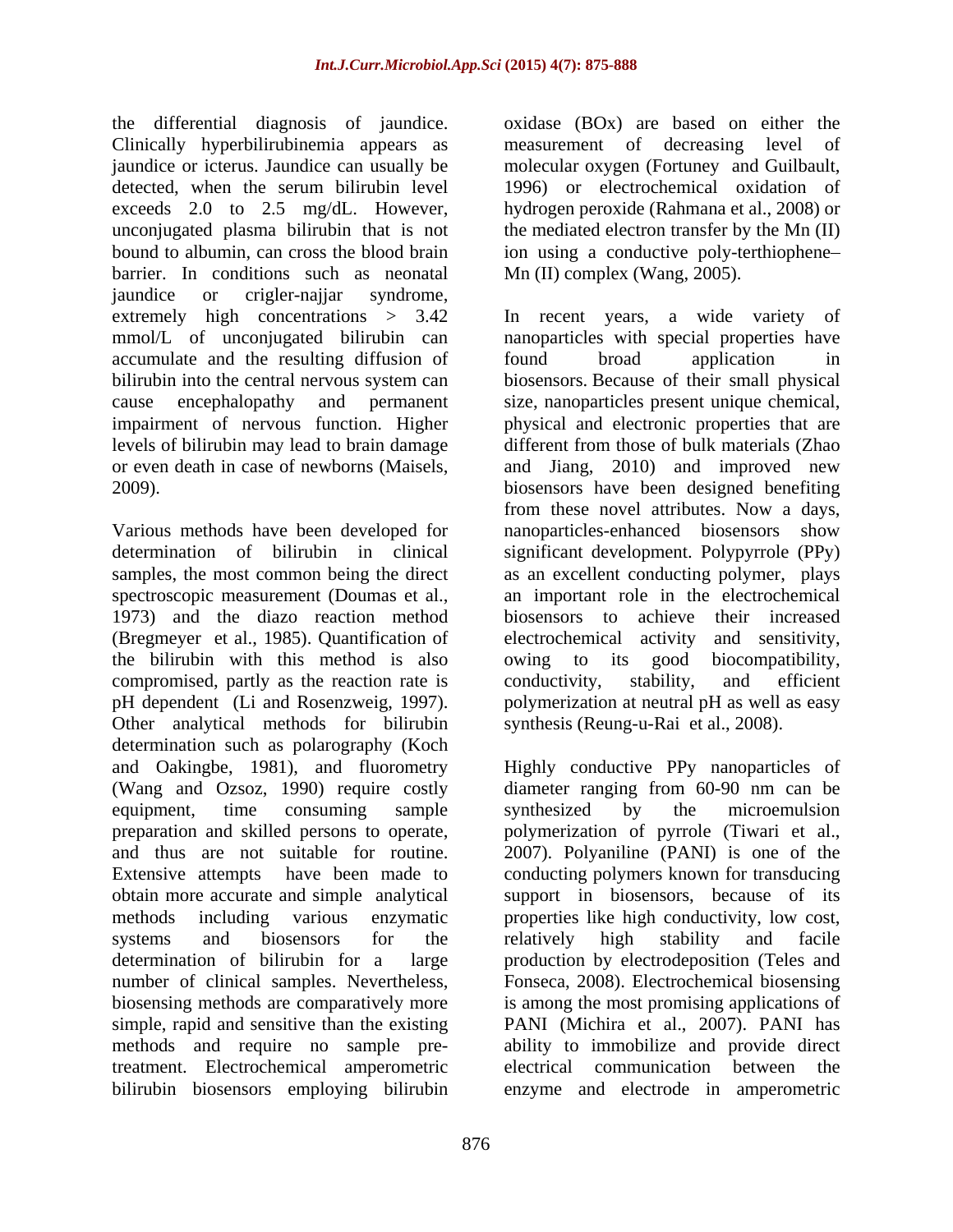biosensors (Bais et al., 1980). PANI modified electrodes render very high signal amplification and prevent electrode fouling. onto PPyNPs/PANI, modified Au electrode charge transfer rate and good stability. The mixture containing 1.8 ml of Tris HCl

Bilirubin oxidase (BOx) from *Myrothecium*  dark at 37 °C for 15 min to develop the *verrucaria* and sodium dodecyl sulphate color,  $A_{520}$  was read and  $H_2O_2$  concentration (SDS)from Sigma-Aldrich, St.Louis, USA, polyaniline from Spectrochem Pvt. Ltd. Mumbai, India; pyrrole, ammonium peroxy One unit of enzyme is defined as amount of disulphate (APS), glycine, acetonitryl, acetic enzyme required to catalyze the formation of acid, sodium hydroxide, potassium 1.0 nmole of  $H_2O_2$  from oxidation of ferrocyanide, potassium ferricyanide, silica bilirubin per min/ ml under standard assay gel, N-hydroxy succinimide (NHS) and potassium chloride (KCl), from SISCO Research Lab, Mumbai, India, sulphuric acid from Qualigens Fine Chemicals, Mumbai, India were used. Double distilled water (DW) was used throughout the experimental studies. peroxydisulfate (APS) in the presence of

Potentiostat/Galvanostat (Make: Autolab, was made and stirred vigorously for 20 model: AUT83785, manufactured by Eco minutes followed by addition of pyrrole Chemie) with a three electrode system consisting of a Pt wire as an auxillary minutes. APS (0.08 mol/L) was added and electrode, an Ag/AgCl electrode as reference electrode and BOx/Ppy NPs/PANI modified Au electrode as a working electrode. the reaction. Mixture was centrifuged at Scanning electron microscope (SEM) (Zeiss 5000 rpm for 15 min. Precipitate was EV040). UV Spectrophotometer (Make: washed with methanol and DW and was Shimadzu, Model 1700), X-ray filtered. PpyNps were obtained and the diffractometer (XRD), (Make: 122 Rigaku, prepared nanoparticles were kept at 40 °C D/Max2550, Tokyo, Japan), Fourier transform Infra-red spectrometer (FTIR)

### (Thermo Scientific, USA). **Assay of free bilirubin oxidase (BOx)**

The present work describes a unique The assay of free BOx was carried out and approach of immobilizing bilirubin oxidase that was based on the quantification of and its application in construction of an catalyzed by bilirubin oxidase, using a color amperometric biosensor for determination of reaction consisting of 4-aminophenazone, bilirubin, which is expected to provide high phenol and peroxidase as chromogenic sensitivity, high biocompatibility, high system (Klemm et al., 2000). The reaction **Experiment section** bilirubin solution (34.21 micro mol/L), 0.1 **Materials incubated at 37 °C for 10 min. One mL of**  $H_2O_2$ , generated from oxidation of bilirubin mixture containing  $1.8$  ml of buffer pH 8.5 (0.2 mol/L), 0.1 ml of mL of BOx solution (5 U/mL) was colour reagent was added and incubated it in was extrapolated from its standard curve.

> 1.0 nmole of  $H_2O_2$  from oxidation of conditions.

### **Preparation of PPyNPs**

**Apparatus**  Dopant used was sodium dodecyl sulphate PPyNPs were synthesized by microemulsion polymerization of pyrrole and ammonium surfactant dopants (Tiwari et al., 2007). (SDS). Aqueous solution of 0.08 M SDS (0.08 mol/L) and further stirring for 30 the solution was freezed for 24 hours. Excessive methanol was added to terminate washed with methanol and DW and was for drying.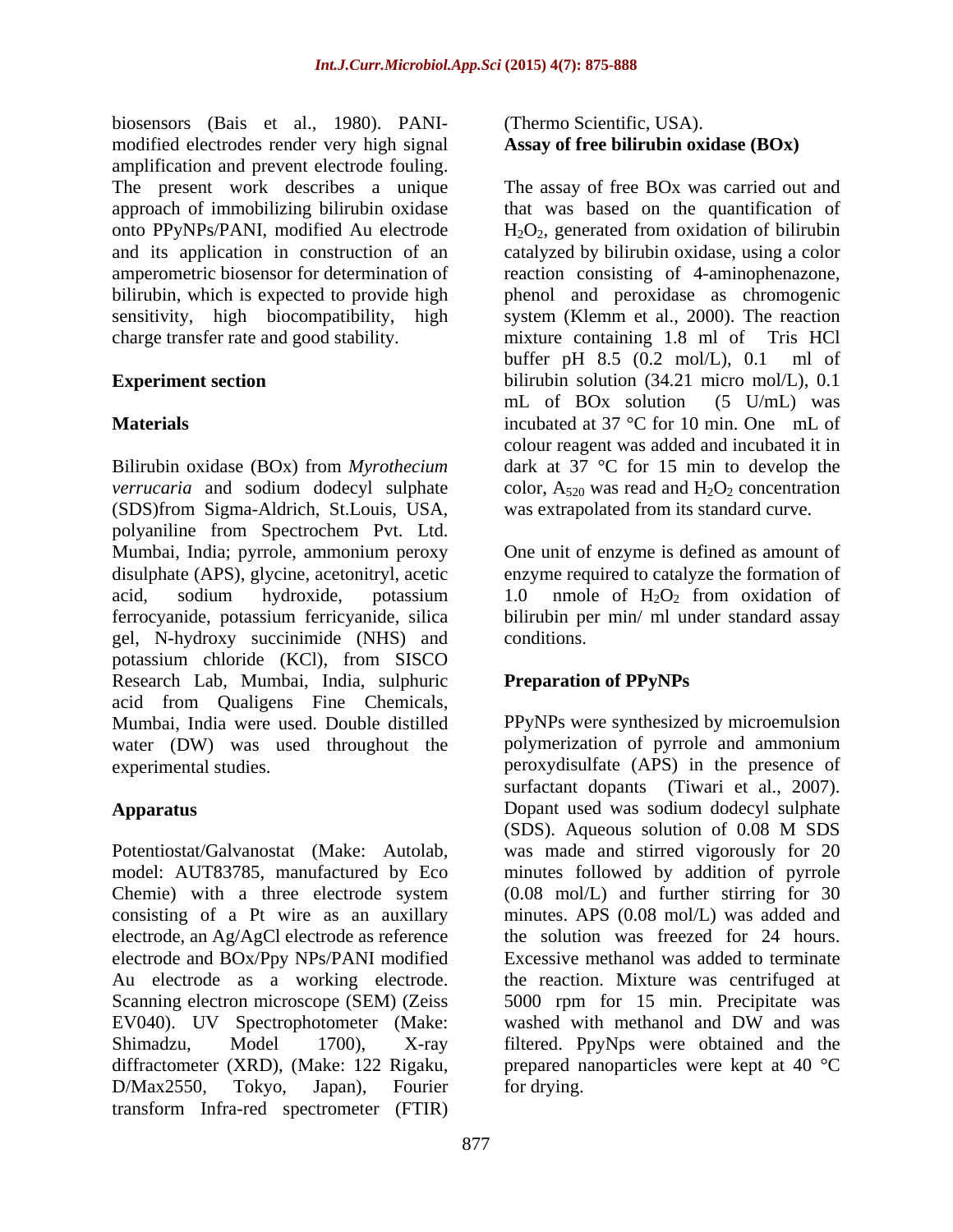FTIR-Fourier Transform Infra-red thoroughly in DW and dipped into 1.5 mL analysis technique used to identify chemical resulting spectrum represents the molecular

### **Electrodeposition of PPyNPs/PANI onto gold electrode**

The surface of Au electrode  $(2cm \times 1 mm)$ was polished manually by alumina slurry (diameter 0.05 µm) with a polishing cloth, Cyclic voltametry (CV) of followed by thorough washing with DW BOx/PPyNPs/PANI/Au electrode was and then placed into ethanol, sonicated to recorded in Potentiostat Galvanostat from remove adsorbed particles and finally 0.05 to 0.5V Vs Ag/AgCl as reference and washed with DW for 3-4 times. 200 µl Pt wire as counter electrode in a 25 ml of 0.2 aniline (10.9 mol/L) was added into 25 mL mol/L Tris HCl buffer (pH 9.0) containing of 1 mol/L acetonitrile to achieve its final concentration as 0.08 mol/L and electropolymerized onto surface of Au electrode through cyclic voltammetry in a Chemie, The Netherland) to reach 20<sup>th</sup> at a scan rate of  $20 \text{ mVs}^{-1}$  (Fig.1). The<br>resulting PPyNPs/PANI modified Au

### **Immobilization of BOx onto PPyNPs /PANI modified Au electrode**

PPyNPs/PANI/Au electrode was dipped into concentration of bilirubin in the range

**FTIR of PPy nanoparticles** in 0.1 mol/L Tris HCl buffer, pH 9.0 and Spectroscopy is the chemically specific of BOx solution (5 U/mL) and kept compounds and substituent groups and the immobilization. The resulting electrode with absorption and transmission, creating a with 0.1 mol/L Tris HCl buffer, pH 9.0 to molecular fingerprint of the sample. FTIR of remove residual unbound protein. The PPy nanoparticles was carried out using KBr resulting BOx/PPyNPs/PANI/Au electrode as reference pellet against the pellet of was used as working electrode and stored at Polypyrrole.  $4^{\circ}$ C when not in use. This working electrode 1 ml of 2.5% glutaraldehyde and EDC+NHS kept at room temperature for 7 h, washed thoroughly in DW and dipped into 1.5 mL overnight at room temperature for immobilized BOx was washed 3-4 times was characterized by SEM at different stages of its construction.

### **Cyclic voltametry measurement and testing of bilirubin biosensor**

Cyclic voltametry (CV) of BOx/PPyNPs/PANI/Au electrode was Pt wire as counter electrode in a 25 ml of 0.2 100 µl of 34.21 µmol/L bilirubin.

### **Optimization of bilirubin biosensor**

Potentiosatat-Galvanostat (Make: Autolab, To optimize working conditions of the model: AUT83785, manufactured by Eco biosensor, effects of pH, incubation <sup>th</sup> temperature, time and substrate (bilirubin) polymerization cycle at - 0.3 to 0.7 V. concentration on biosensor response were PPyNPs suspension (200 µl) was added to studied. To determine optimum pH, the pH this 25 mL of 1 mol/L of acetonitrile to was varied between pH 5.5 to 10.0 at an reach  $20<sup>th</sup>$  deposition cycle at  $-0.3$  to 0.7 V interval of pH 0.5 using the following <sup>th</sup> deposition cycle at  $-0.3$  to 0.7 V interval of pH 0.5 using the following  $^{-1}$  (Fig.1). The buffer, each at a final concentration of 0.1 resulting PPyNPs/PANI modified Au mol/L: pH 5.5 to 7.5 sodium phosphate electrode was washed thoroughly with DW buffers, pH 8.5 to 9.0 Tris HCl buffer and to remove unbound matter and kept in a dry pH 9.5 to 10 glycine buffer. Similarly to petri-plate at 4 °C. determine optimum temperature the reaction buffers, pH 8.5 to 9.0 Tris HCl buffer and mixture was incubated at different temperature  $(20-50^{\circ}C)$ . The effect of bilirubin concentration on biosensor response was determined by varying the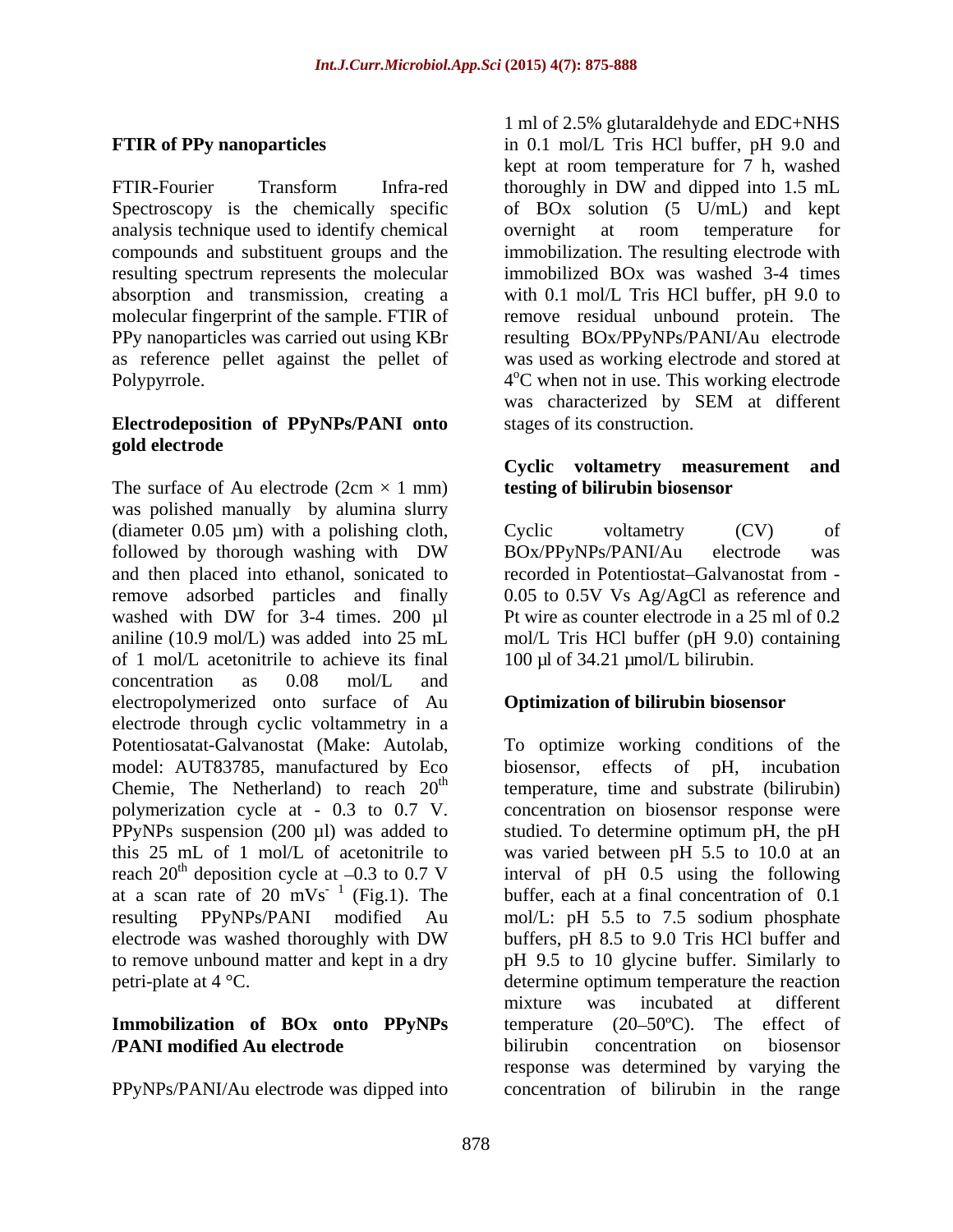# **Application of bilirubin biosensor in sera**

(20 each) and persons having a diagnosis of replaced by serum sample. The bilirubin content in serum was interpolated from standard curve between bilirubin concentration versus current in mA prepared SEM studies of gold electrode during its under optimal assay conditions of BOx/PPy **modification** NPs/PANI/Au electrode using straight line

The stability of the working electrode was electron these SEM images. The SEM

Polypyrrole nanoparticles were characterized by recording their UV and FTIR spectra visible spectra in a UV-visible spectrophotometer, X-ray diffraction pattern Fig.5. showed FTIR spectra of PANI/Au in a X-ray diffractometer (XRD) and fourier electrode (curve i), PPyNPs/PANI/Au transform Infra-red spectrometer (FTIR) (Fig. 3). UV and visible spectra exhibited BOx/PPyNPs/PANI/Au electrode (curve iii). strong absorbance peak at 440 nm (Fig. 3 FTIR spectra of electrodeposited PANI/Au A), confirming high degree of conductivity showed a band at 3000 cm<sup>-1</sup> due to N-H and doping and hence the synthesis of stretching of the benzenoid ring. The peak at PPyNPs. The XRD patterns of the prepared NPs clearly showed the characteristic peak

0.014-375 µmol/L. of PPyNPs (Fig. 3 B). No characteristic Blood samples (1 mL each) were drawn TEM images of PPyNPs nanoparticles from apparently healthy male and female showed the spherical shape of PPy jaundice at Pt. BDS PGIMS, Rohtak hospital 90 nm in diameter (Fig. 3 C). FTIR spectra and centrifuged at 2000 r.p.m. for 10–15 of the PPy nanoparticles synthesized by min and their supernatant (serum) was microemulsion polymerization indicated the collected. Bilirubin content in serum was typical characteristics of PPy which were determined by the present biosensor in the consistent with literature (Tiwari et al., similar manner as described above for its 2007). The peaks at 1548 and 1470cm<sup>-1</sup> response measurement, under its optimal correspond to the stretching vibration of working conditions except that bilirubin was C=C and C-N of PPy respectively. The peak peaks of impurities were observed, revealing the high purity of the PPyNPs. The typical nanoparticles with an average size of  $60 -$ -1 at 1196  $\text{cm}^{-1}$  is attributed to vibration of the pyrrole ring (Fig. 3 D)

### **SEM studies of gold electrode during its modification**

equation y=mx+c (Fig.2). The SEM images of the surface of bare gold **Storage stability of** BOx/PPyNPs/PANI/Au electrode are shown **BOx/PPyNPS/PANI/Au electrode**  in Fig. 4 respectively. The stepwise studied for 2 months by performing the image of the PPyNPs/PANI/Au composite assay on weekly basis. The present electrode film exhibited a net structure. Film is more system was stored in dried condition at  $4^{\circ}$ C uniform and porous (Fig. 4 a) hence when not in use. effective surface area is larger. On **Results and Discussion** structural morphology appears due to the **Characterization of PPyNPs** PPyNPs/PANI/Au electrode with BOx (Fig. electrode, PPyNPs/PANI/Au electrode and modification of electrode could be seen clearly from these SEM images.The SEM immobilization of BOx, the globular covalent interaction between 4 b).

### **FTIR spectra**

electrode (curve ii) and  $^{-1}$  due to N H due to  $N-H$ 1510 cm -1 is assigned to the quinonoid ring and  $1492 \text{ cm}^{-1}$  is attributed to the benzoid is attributed to the benzoid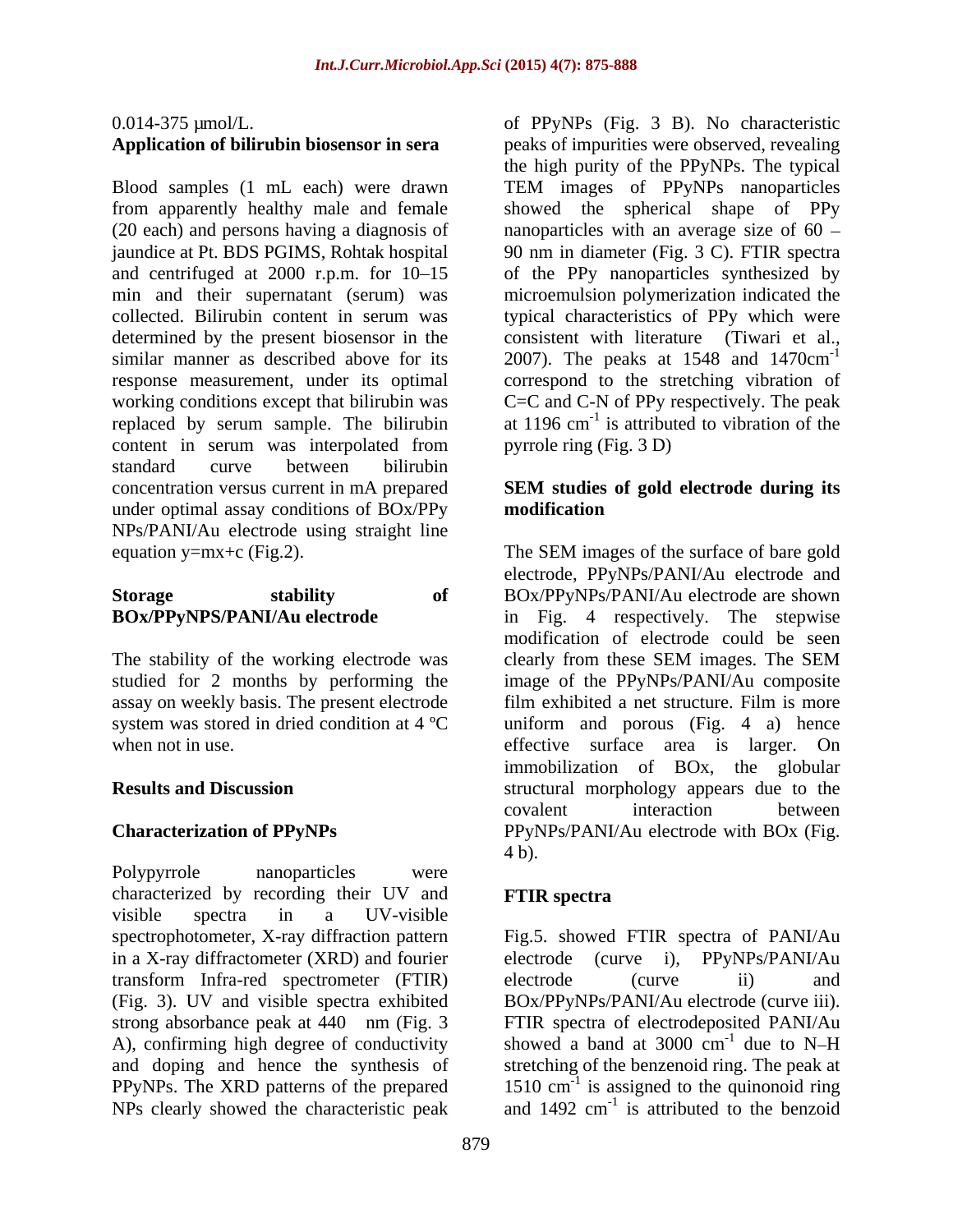ring (curve i). FTIR spectra of deposited PPyNPs/PANI/Au electrode showed bands at  $1550$  and  $1475$  cm<sup>-1</sup> correspond to the A schematic representation of the plane deformation vibration are located at <br>1037 cm<sup>-1</sup> while the band of C-H out-of-<br>1037 cm<sup>-1</sup> while the band of C-H out-of-<br>1037 cm<sup>-1</sup> while the band of C-H out-ofpresence of C-N bending and N-H The peak at 1762 cm<sup>-1</sup> is assigned to C-O stretching, while peak at 1549 cm<sup>-1</sup> is

containing 5 mM  $K_3Fe(CN)_6/K_4Fe(CN)_6$ <br>(1:1) as a redox probe. EIS provided an effective method to probe electronic features  $\qquad \qquad \text{Au}, \qquad \qquad \text{BOx/PANI/Au}$ of surface-modified electrodes. BOx/PPyNPs/PANI/Au electrode was

The  $R_{CT}$  values (semicircle diameter) for electrodes were 970  $\Omega$ , 650  $\Omega$  and 757  $\Omega$ BOx/PPyNPs/PANI/Au (iii) bioelectrode increase in  $R_{CT}$  can be attributed to the fact that most biological molecules, including enzymes, are poor electrical conductors and cause hindrance to electron transfer. These results also indicate the binding of enzymes onto PPyNPs/PANI/Au composite.

### **Construction of bilirubin biosensor**

correspond to the A schematic representation of the stretching vibration of C=C and C-N of PPy construction of enzyme electrode based on respectively. The peak at 1190  $cm^{-1}$  is covalent immobilization of BOx on PPyNPs attributed to breathing vibration of the decorated PANI film electrodeposited onto pyrrole ring. The bands of C-H and N-H in- surface of Au electrode is shown in Fig. 7.  $1037 \text{ cm}^{-1}$  while the band of C-H out-of- electropolymerised on the surface of Au plane deformation vibration are found at 901 electrode. Layer thickness could be easily  $\text{cm}^{-1}$  at 1360 and 3398  $\text{cm}^{-1}$  due to the controlled in this method. To construct the at 1360 and 3398  $cm^{-1}$  due to the controlled in this method. To construct the stretching vibrations, respectively (curve ii). covalently onto PPyNPs/PANI/Au electrode <sup>-1</sup> is assigned to C-O through glutaraldehyde coupling. One  $$ stretching, while peak at  $1549 \text{ cm}^{-1}$  is CHO group of glutaraldehyde was linked to attributed to amide I group (C-O stretching  $-NH_2$  group on surface of enzyme, while along with N-H deformation mode) as  $\qquad$  other -CHO group was bound to  $-NH_2$ shown in curve iii. This shows the covalent group of PANI on PPyNPs-PANI composite immobilization of BOx onto film, which provided physically more stable PPyNPs/PANI/Au electrode. complex. The CVs of PPyNPs/PANI/Au **Electrochemical impedance**  revealing that PPyNPs/PANI/Au composite **measurements (EIS)** film has large effective surface area than Fig. 6 showed electrochemical impedance PPyNPs/PANI/Au composite film could spectra (EIS) of (i) bare Au electrode (ii) provide a conducting path through the PPyNPs/PANI/Au electrode and (iii) composite matrix for faster kinetics. Hence BOx/PPyNPs/PANI/Au electrode in PPyNPs acting as electron transfer mediator (1:1) as a redox probe. EIS provided an and thus increases its sensitivity. The CV for bare Au electrode, PPyNPs/PANI/Au peak which was higher in case of electrode and  $BOX/PPyNPs/PANI/Au$   $BOX/PPvNPs/PANI/Au$  than that of respectively. The  $R_{CT}$  of increase in surface area as well as was higher compared with that of has been reported that polynyrrole PPyNPs/PANI/Au (ii) electrode. This nanoparticles (PPyNPs) can be effectively A schematic representation of the PANI and PPyNPs were co enzyme electrode, BOx was immobilized exhibited higher currents than PANI/Au PANI/Au composite film and help in enhancing the biosensor response Au,  $BOx/PANI/Au$  & BOx/PPyNPs/PANI/Au electrode was recorded. Au electrode showed no peak. Both the BOx electrodes showed current BOx/PPyNPs/PANI/Au than that of BOx/PANI/Au which might be due to an conductivity because of PPyNPs (Fig. 8). It has been reported that polypyrrole dispersed due to large surface area for reactions and highly porous in sol form, hence PPyNPs provide good conductivity (Reung-u-Rai et al., 2008).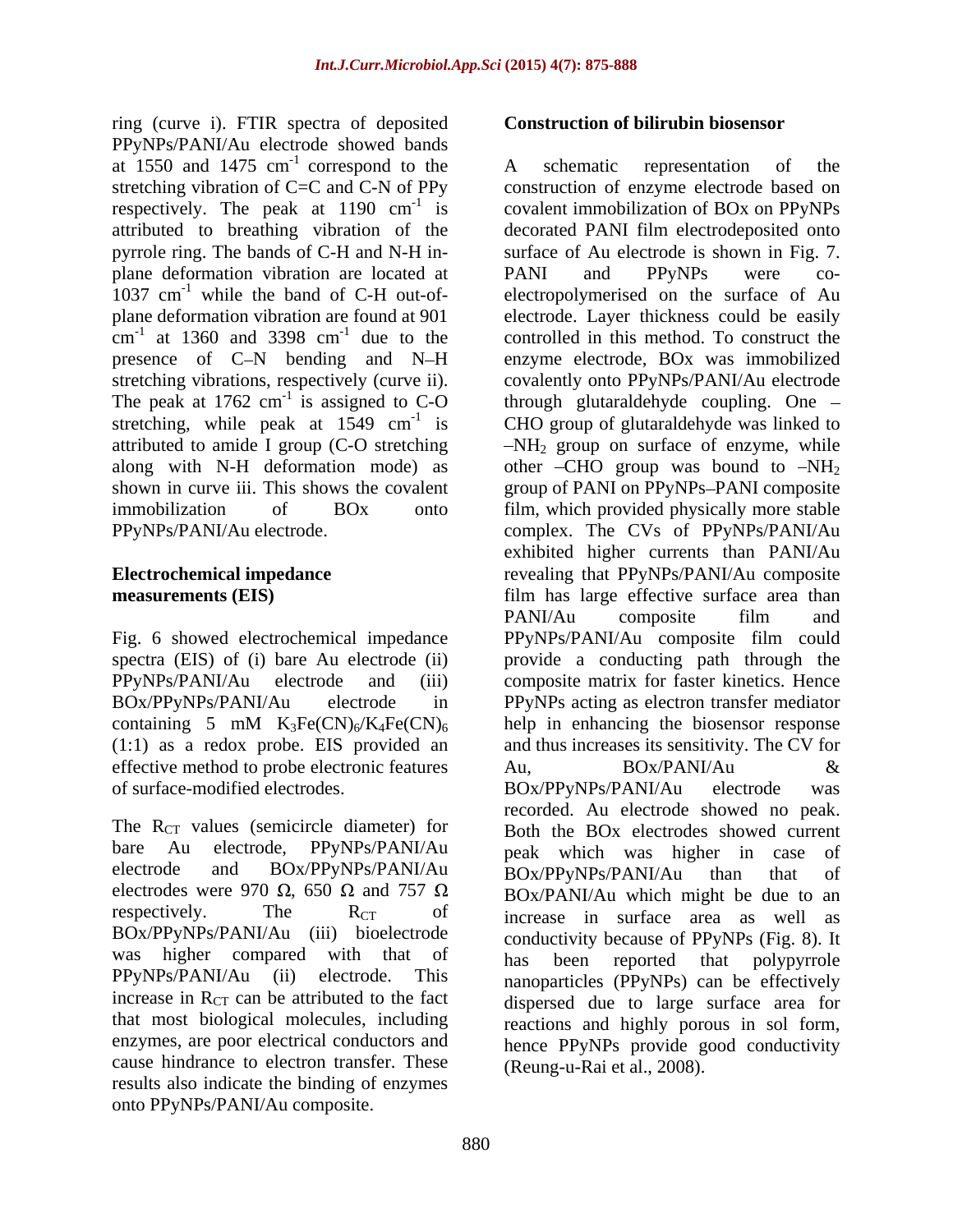The optimum response was obtained at - 0.16V and measured in terms of maximum **Detection limit** current achieved in milli-amperes (mA) (Fig. 9) and hence subsequent studies were

The optimum current was obtained at pH 9.0 molecular imprinting and surface sol-gel which is almost similar to that of bilirubin technique. (0.01 µmol/L) (Yang and Zhang, biosensor covalent immobilization of 2011). bilirubin oxidase onto zirconia coated silica<br>
nanoparticles/chitosan hybrid film (pH 8.5) **Analytical recovery** nanoparticles/chitosan hybrid film (pH 8.5) (Wang et al., 2009) but higher than a conductive poly-<br>terthiophene– $Mn(II)$ conductivepoly-<br>terthiophene-Mn(II) blood serum (at levels of 5 mmol/L and 10<br> $\frac{1}{200}$ complex (pH 7.0) (Rahmana et al., 2008)  $\frac{600 \text{ rad}}{2000}$  were 98.5 and 97.9% glassy carbon modified with demonstrating the satisfactory reliability of ferrocenecarboxamide, gold nanoparticles and multiwall carbon nanotubes (pH 8.0) (Wang et al., 2009). At pH 9.0, it is the synergetic effect of both PPyNPs and PANI<br>but not of PANI alone which is enough to Within-sample and between-sample but not of PANI alone which is enough to within-sample and between-sample<br>promote electron transfer the low coefficients of variation for the promote electron transfer, the low coefficients of variation for the conductivity of PANI at pH 9.0 could be determination of bilirubin in serum on the compensated by highly conducting PPyNPs. The response was found to be increased as the temperature increased from 15-40 °C. The optimum temperature of the bilirubin oxidase biosensor was observed at  $36^{\circ}$ C. Which can be attributed to the covalent<br>The current receives decreased repidly ofter immobilization of BOx onto the The current response decreased rapidly after 36-50°C due to thermal inactivation of the enzyme. Hence, the subsequent experiments were performed at 36°C. There was a hyperbolic relationship between biosensor<br>The bilirubin level in human serum as response and bilirubin concentration in the range,  $0.014$ -320  $\mu$ mol/L, the response was constant after 320  $\mu$ mol/L.

There was a linear relationship between the

**Response measurements of bilirubin** concentration in the range 0.014-320 **biosensor**  $\mu$ mol/L, which is wider than reported earlier (Yang and Zhang, 2011)  $(0.0 - 80 \mu mol/L)$ .

### **Detection limit**

carried out at this voltage. 0.01µmol/L, which is almost equal to that of **Optimization of Biosensor of molecularly imprinted hydroxyapatite** The detection limit of the present sensor was earlier biosensor based on the modification (HAP) film onto a quartz crystal by 2011).

### **Analytical recovery**

The average recoveries of bilirubin added to mmol/L) were 98.5 and 97.9% the present biosensor.

### **Precision**

Within-sample and between-sample coefficients of variation for the determination of bilirubin in serum on the same day and after one week of storage were 5.04 and 5.40%, respectively. These high precisions highlight the good reproducibility and consistency of the present method, which can be attributed to the covalent immobilization of BOx onto the PPyNPs/PANI/Au electrode.

### **Application of bilirubin biosensor**

constant after 320 µmol/L. these results were compared with those **Evaluation of biosensor** entitled colorimetric method, there was a good Linearity comparative results obtained in the present current (in  $\mu$ A) and the bilirubin  $T_{\text{able 1}}$ The bilirubin level in human serum as measured by the current biosensor was in the range of  $0.01$  to  $320 \mu \text{mol/L}$ . When obtained by the standard chemical/ photo correlation  $(r = 0.972)$  (Fig. 10). The study on sera bilirubin of healthy persons and jaundiced persons are summarized in Table 1.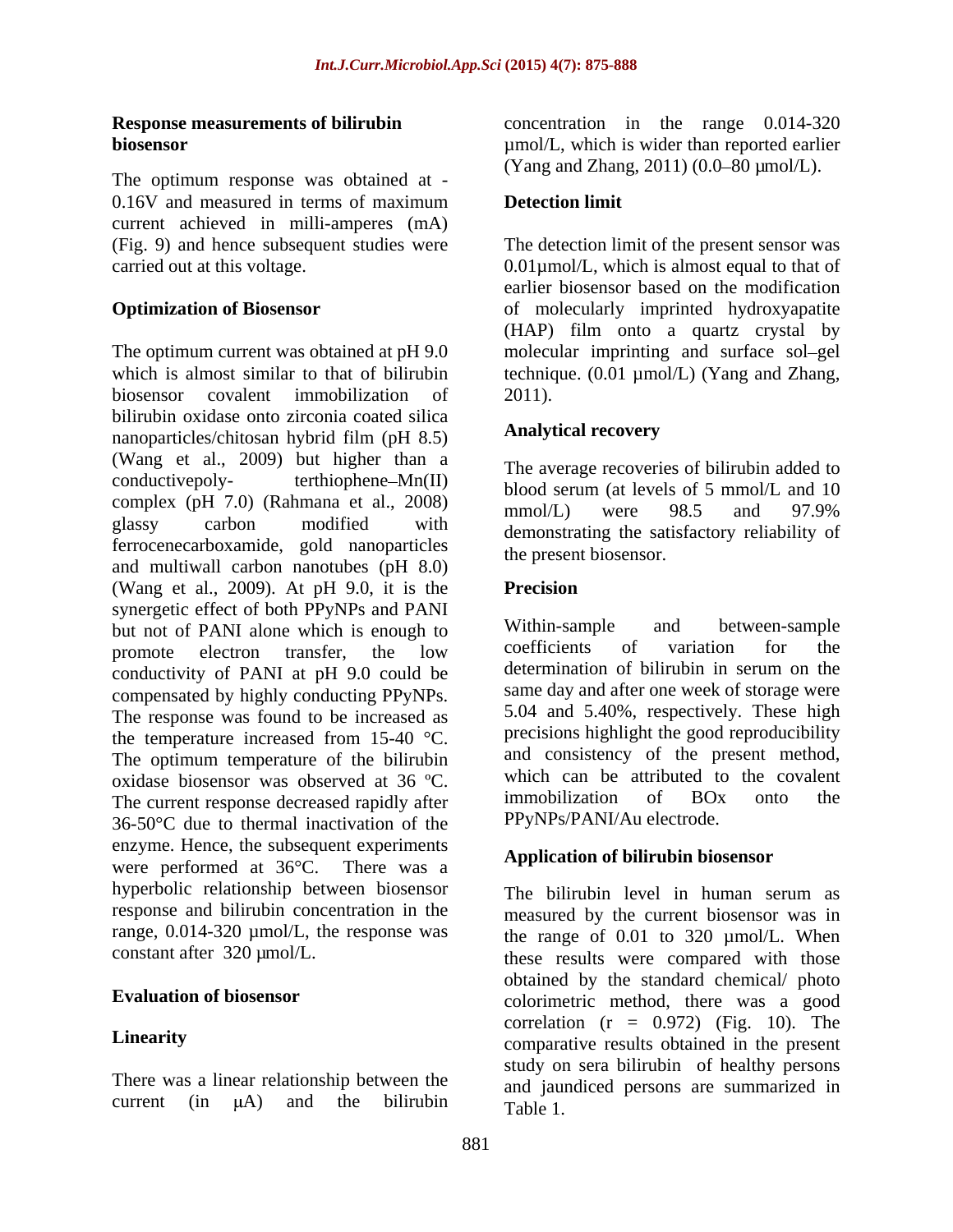| <b>Sex</b>  | Age                  | <b>Healthy</b> | <b>Sex</b>   | Age | <b>Jaundice</b> |
|-------------|----------------------|----------------|--------------|-----|-----------------|
|             |                      | <b>Persons</b> |              |     | patients        |
|             |                      | $(\mu M)$      |              |     | $(\mu M)$       |
|             |                      | $Mean \pm SD$  |              |     | $Mean \pm SD$   |
| $\mathbf M$ | 15                   | $19 \pm 0.4$   | $\mathbf M$  | 29  | $29 \pm 0.4$    |
| $\mathbf M$ | 17                   | $11 \pm 0.5$   | M            | 32  | $44 \pm 0.2$    |
| M           | 18                   | $20 \pm 0.5$   | $\mathbf{M}$ | 39  | $25 \pm 0.2$    |
| M           | 22                   | $12 \pm 0.3$   | M            | 42  | $28 \pm 0.4$    |
| M           | $\Omega$<br>$\angle$ | $18 \pm 0.3$   | $\mathbf M$  | 45  | $52 \pm 0.2$    |
| $\mathbf M$ | 29                   | $19 \pm 0.1$   | $\mathbf M$  | 46  | $30 \pm 0.2$    |
| $\mathbf M$ | 32                   | $13 \pm 0.3$   | $\mathbf M$  | 46  | $49 \pm 0.3$    |
| M           | 33                   | $17 \pm 0.2$   | M            | 49  | $42 \pm 0.1$    |
| M           | 41                   | $09 \pm 0.4$   | $\mathbf M$  | 52  | $45 \pm 0.4$    |
| $\mathbf M$ | 54                   | $16 \pm 0.5$   | $\mathbf M$  | 52  | $43 \pm 0.5$    |
| M           | 55                   | $09 \pm 0.3$   |              | 09  | $27 \pm 0.6$    |
|             | 09                   | $06 \pm 0.5$   |              | 10  | $22 \pm 0.4$    |
|             | 12                   | $11 \pm 0.5$   |              | 16  | $28 \pm 0.1$    |
|             | 12                   | $04 \pm 0.1$   |              | 17  | $24 \pm 0.3$    |
|             | 14                   | $20 \pm 0.4$   |              | 17  | $33 \pm 0.2$    |
|             | 24                   | $20 \pm 0.4$   |              | 24  | $26 \pm 0.2$    |
|             | 25                   | $13 \pm 0.06$  |              | 35  | $21 \pm 0.5$    |
|             | $\Omega$             | $14 \pm 0.02$  |              | 54  | $39 \pm 0.6$    |
|             | 33                   | $17 \pm 0.02$  |              | 54  | $36 \pm 0.3$    |
|             | 38                   | $07 \pm 0.05$  |              | -60 | $43 \pm 0.4$    |

**Table.1** Serum bilirubin levels in apparently healthy persons and jaundice patients, as measured by bilirubin biosensor based on bilirubin oxidase PPyNPs/PANI/Au composite film

**Fig.1** Cyclic voltamogram for electrodeposition of PPyNPs/PANI composite film. Supporting electrolyte: 1M acetonitrile solution; Scan rate: 20 mV/s

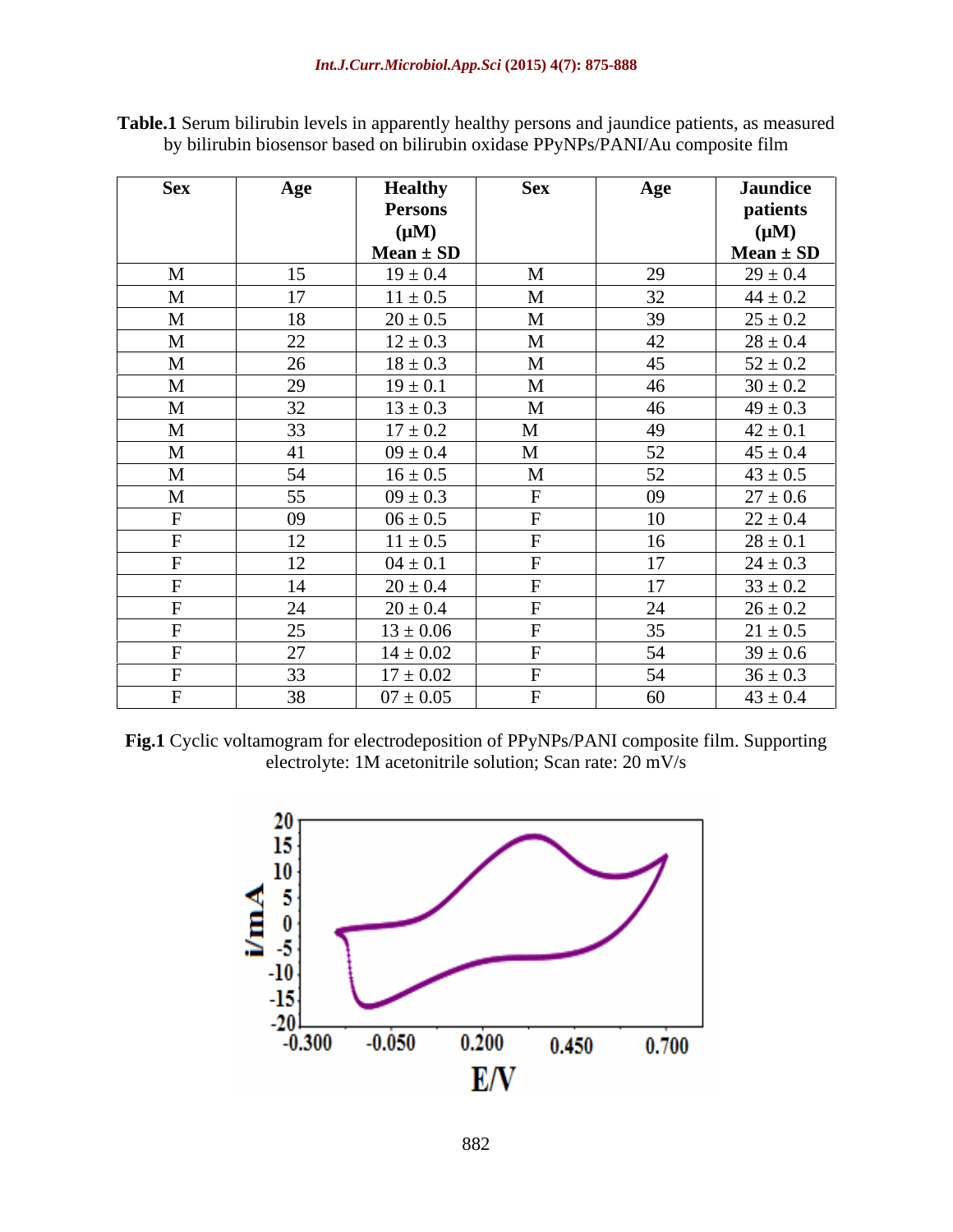**Fig.2** Standard curve for bilirubin biosensor for effect of bilirubin concentration on response of bilirubin biosensor based on PPyNPs/PANI/Au electrode bound bilirubin oxidase



**Fig.3** (A) UV-visible spectra of PPyNPs/PANI (B) X-ray diffraction (XRD) pattern of PPyNPs/PANI (C) Transmission electron microscopic (TEM) image of PPyNPs/PANI (D) FTIR spectra of PPyNPs

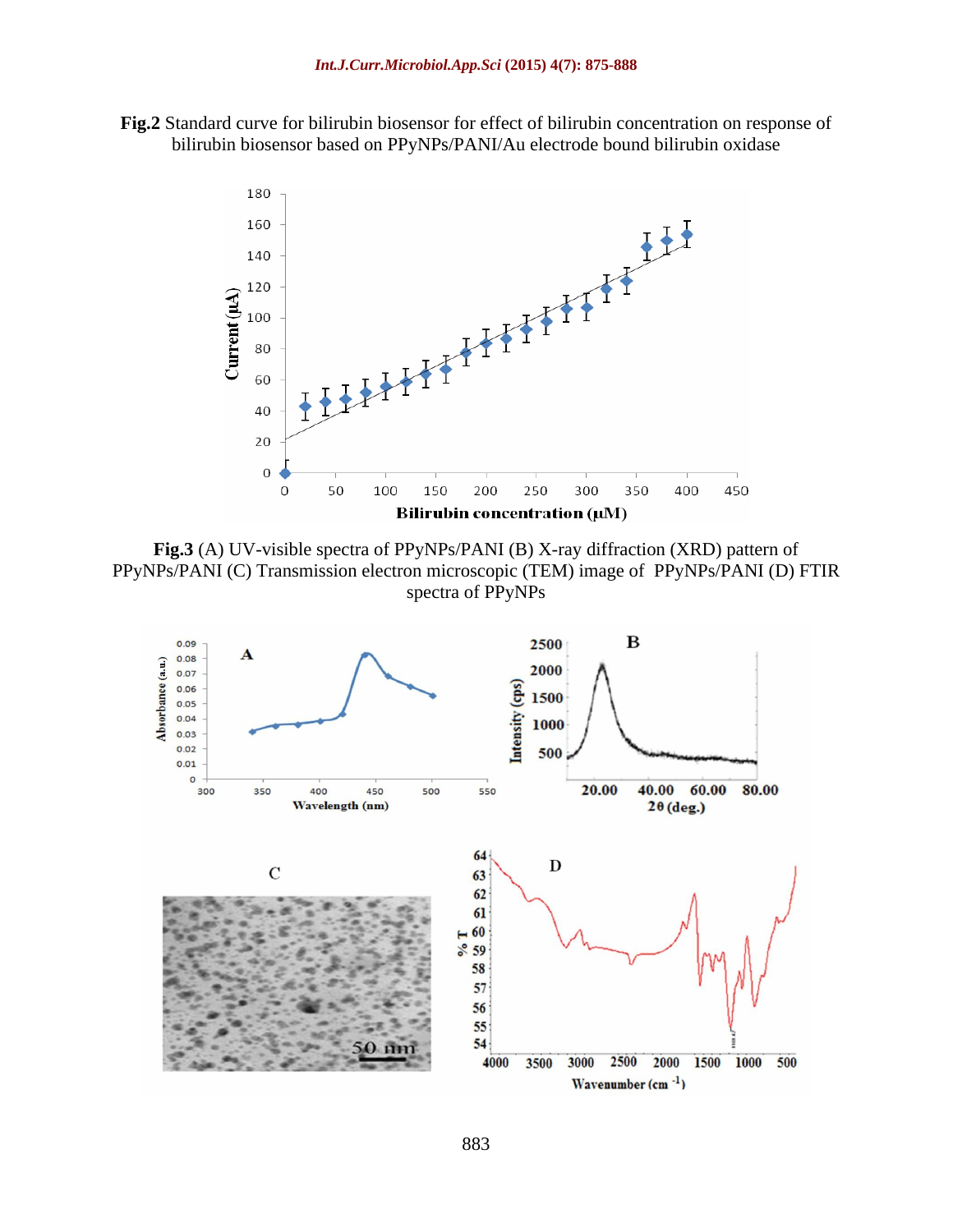**Fig.4** SEM images of (a) PPyNPs/PANI/Au electrode (b) BOx/PPyNPs/PANI/Au electrode



**Fig.5** FTIR spectra of (i) PANI/Au electrode (ii) PPyNPs/PANI/Au electrode (iii) BOx/PPyNPs/PANI/Au electrode

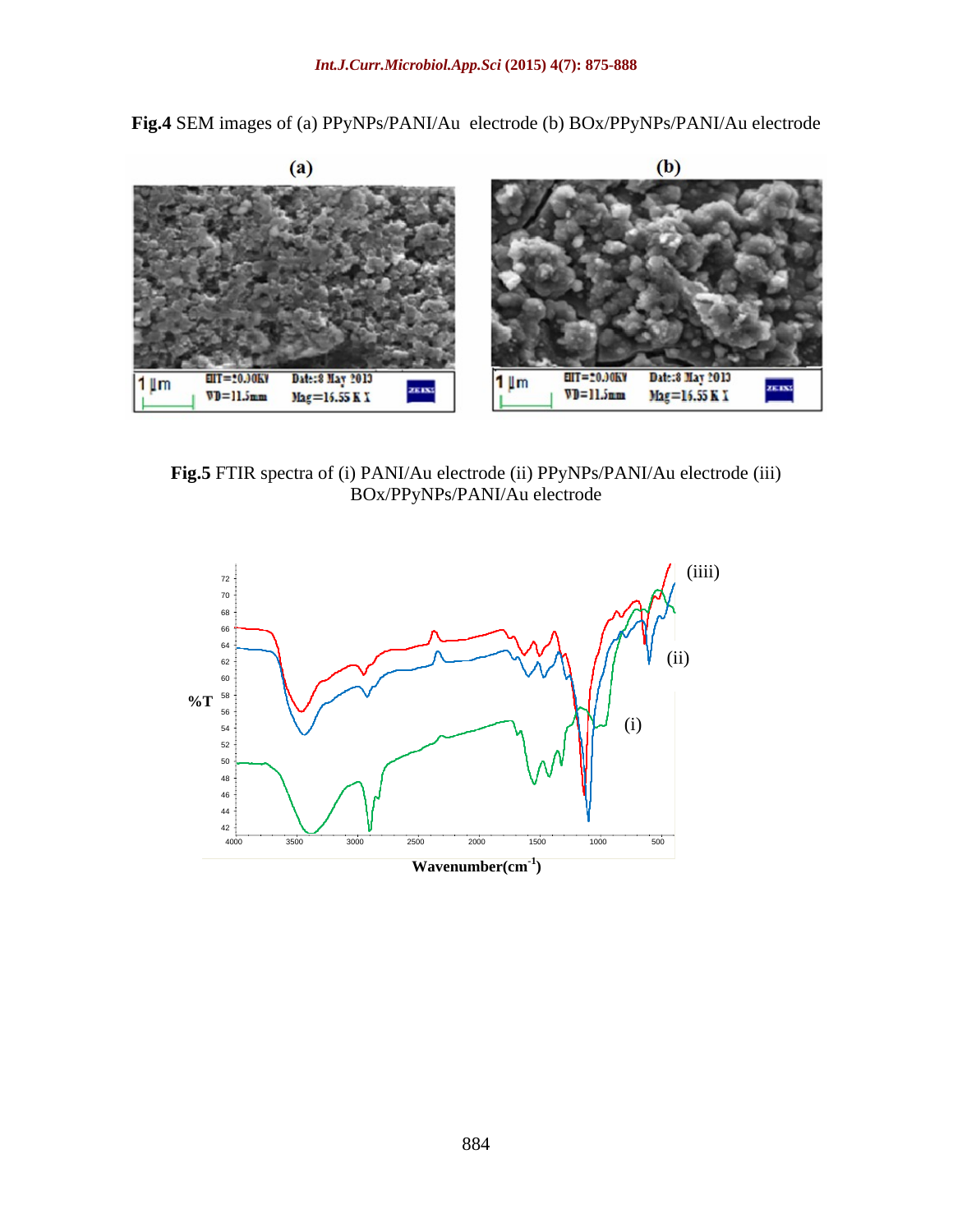**Fig.6** Impedance spectroscopy study of (i) Bare Au (ii) PPyNPs/PANI/Au (iii) BOx/PPyNPs/PANI/Au in 5 mM K<sub>3</sub>Fe(CN)<sub>6</sub>/K<sub>4</sub>Fe(CN)<sub>6</sub> (1:1) as a redox probe



**Fig.7** Schematic representation of chemical reaction involved in the fabrication of BOx/ PPyNPs/PANI/Au electrode

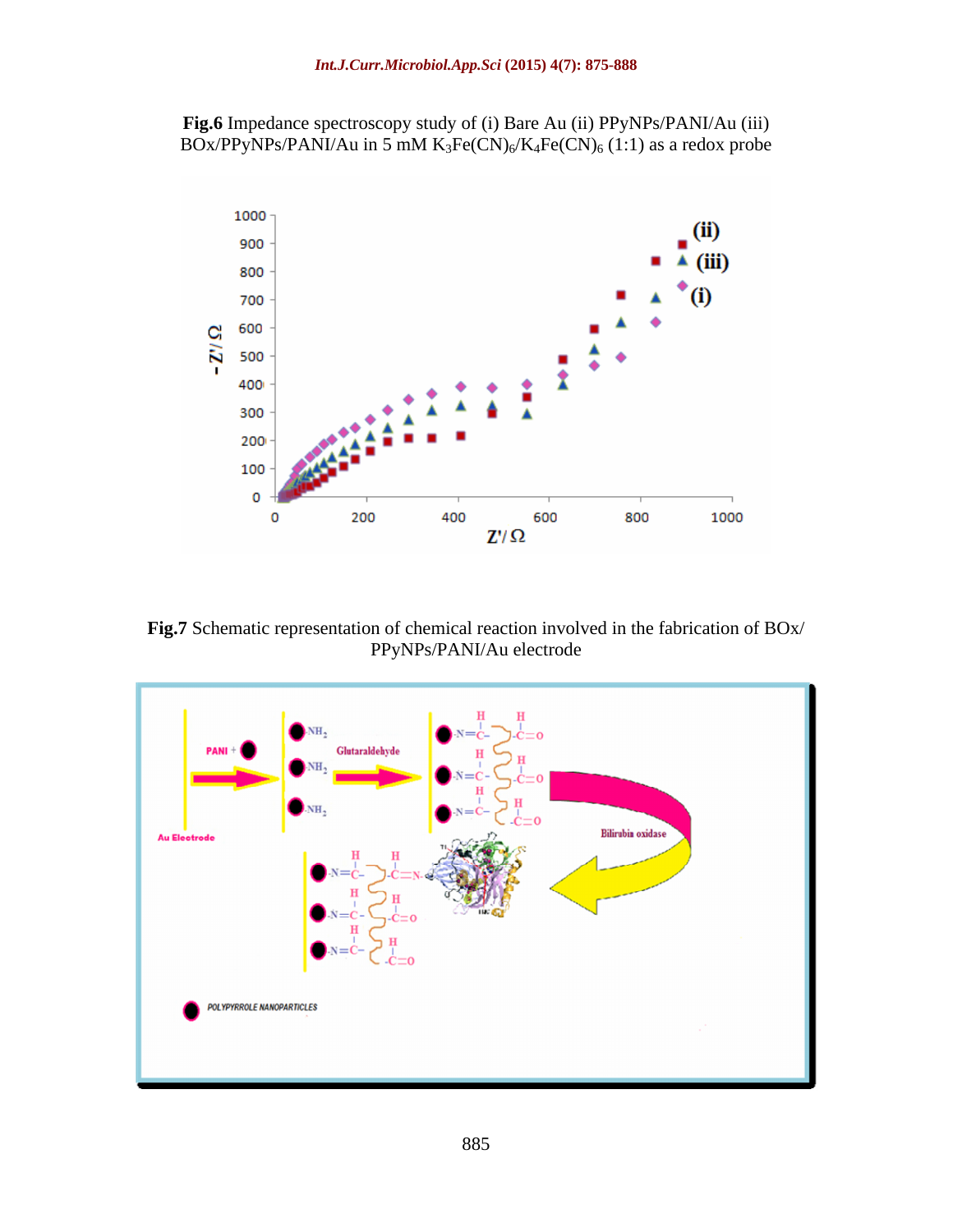**Fig.8** Cyclic voltamogram for (a) Bare Au (b) BOx/PANI/Au electrode (c) BOx/PpyNPs/PANI/Au electrode in 25 ml 0.05 Tris buffer with 9.0 pH containing 100 µl bilirubin (0.5 mM); Scan rate: 20 mV/s



**Fig.9** Cyclic voltammetry response of BOx/PpyNPs/PANI/Au electrode at the different potential in 25 ml 0.05 Tris buffer with 9.0 pH containing  $100 \mu$ l (0.5mM) bilirubin at a scan rate of 20 mV/s

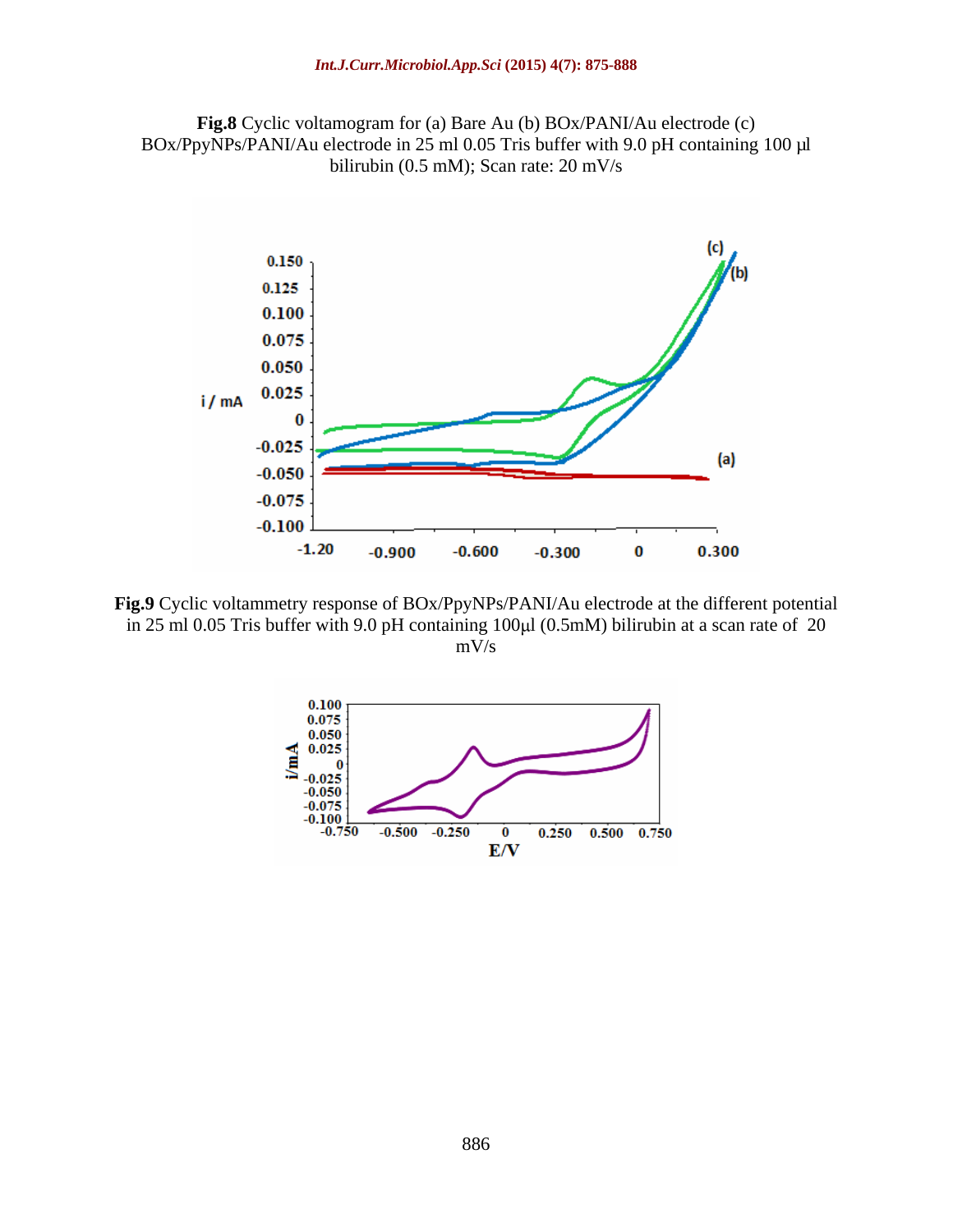**Fig.10.** Correlation between serum bilirubin values measured by chemical photocolorimetric method (x axis) and the current method (y axis) employing the bilirubin biosensor based on PPyNPs/PANI/Au composite film



One of the author (Namita Malik) is thankful to Dr. Geeta Singh, DCRUST, Sonepat (Murthal) for allowing her to carry this research work in the laboratory of Fortuney, A., Guilbault, G., 1996. Enzyme **Acknowledgement**<br>
Straumfjord, J.V.,1973.<br>
One of the author (Namita Malik) is Standardization in bilinubin assay:<br>
thankful to Dr. Geeta Singh, DCRUST, stability of bilinubin solutions. Clin.<br>
Sonepat (Muntha) for allowi

- Bais, R., Potezny, N., Edward, J.B., Rofe, A. M., Conyer, R., 1980. Oxalate oxygen el<br>determination by immobilized oxalate 292-295. determination by immobilized oxalate oxidase in a continous flow system.
- Bregmeyer, H.U., Horder, M., Rej, R., 1985. Approved recommendation on IFCC methods for the measurement of catalytic concentration of enzymes. J Clin Chem Biochem. 24, 481-489.

**Acknowledgement** Straumfjord, J.V., 1973. Standardization in bilirubin assays: Evaluation of selected methods and stability of bilirubin solutions. Clin. Chem. 19, 984-993.

- corresponding author. electrode for the determination of bilirubin. Electroanalysis. 8, 229–232.
- **References** Klemm, J., Prodromidis, M., Karayannis, M., 2000. An enzymic method for the determination of bilirubin using an oxygen electrode. Electroanalysis. 12, 292- 295.
	- Anal. Chem.52, 508-511. The measuring free and total bilirubin<br>meyer HII Horder M Rej R electrochemically in serum. Clin. Koch, T.R., Oakingbe, 1981. Feasibility of measuring free and total bilirubin electrochemically in serum. Clin. Chem. 27, 1295- 1299.
		- Li, X. P., Rosenzweig, Z.,1997. A fiber optic sensor for rapid analysis of bilirubin in serum. Anal. Chim. Act. 353, 263-273.